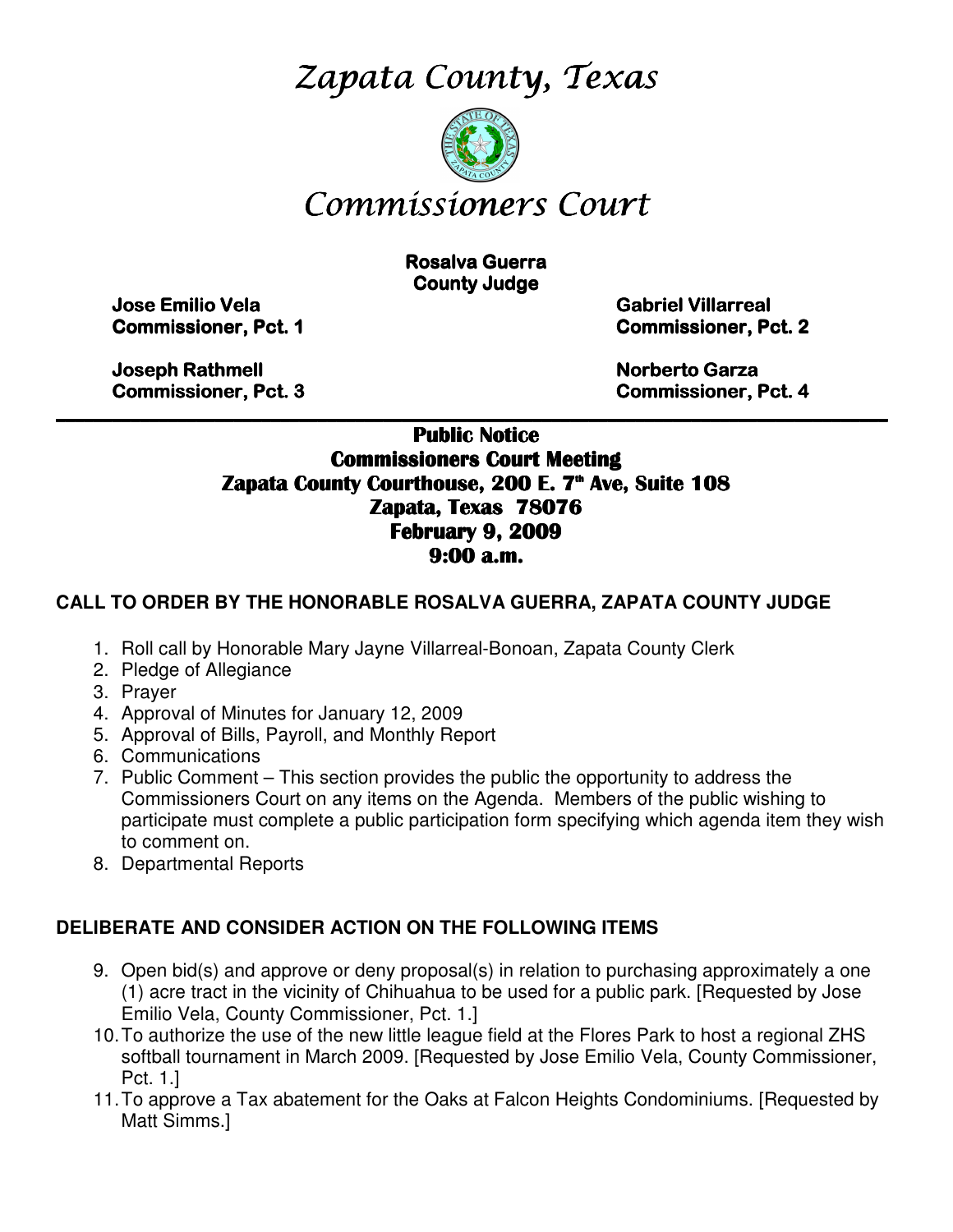- 12. Clarification on status of payment for previously approved request of \$15,000.00 passed by Commissioners court as item "T" on October 14, 2008. Funds were requested in addition to previously approved 2008-2009 Fiscal Year Budget. [Requested by Paco Mendoza, Zapata County Chamber of Commerce.]
- 13. To approve salary increase for successful achievement of Code Enforcement Intermediate License for Dorothy Pizaña from certification stipend 10-596-207. Salary from \$9.80/hr. to \$11.30/hr. (Effective January 1<sup>st</sup>, 2009; [Requested by Juan Alvaro Garza, Environmental Supervisor.]
- 14. To award bid for the 60' x 24' metal building at the Recycle Center for the horizontal baler. [Requested by Hector Lopez, Jr., Recycling Department Supervisor.]
- 15. To appoint County Historical Commission members in accordance with Chapter 318 of the Texas Government Code. [Requested by Rosalva Guerra, County Judge.]
- 16. To appoint Falcon Lake Planning Commissioners in accordance with Senate Bill 63 (231.252). [Requested by Rosalva Guerra, County Judge.]
- 17. To consider the renewal and/or renegotiating of the contract with Zapata County Medical Clinic and/or Zapata County Medical Group. [Requested by Rosalva Guerra, County Judge.]
- 18. To approve architect for the design of the Zapata County property located on  $17<sup>th</sup>$  Avenue to 26<sup>th</sup> Avenue between Glenn and Fresno Street and lots 6 through 13 inclusive, Block 200 of the Manuel Medina Addition. [Requested by Rosalva Guerra, County Judge.]
- 19. To approve appropriations request list for submittal to Congressman Henry Cuellar. [Requested by Rosalva Guerra, County Judge.]
- 20. To remove the Thrift Store building located in the Northeast side entrance of the town site of Zapata. [Requested by Rosalva Guerra, County Judge.]
- 21. The formation of a complete count committee in Zapata County for the 2010 Census. [Requested by Sylvia Martinez, Partnership Specialist.]

# **UNFINISHED ITEMS**

- 22. To hire Adalberto Mejia as Constable Bailiff. [Requested by J.P. Fernando Muñoz, Jr., Pct. 3 and J.P. Ana Guerra, Pct. 1.]
- 23. To approve tax abatement for Falcon Lanes Bowling Alley, retro-active to 2006. [Requested by Angel Castañeda.]

## **CONSENT ITEMS**

- 24. To approve site or location of mail boxes for the courthouse. [Requested by Rosalva Guerra, County Judge.]
- 25. To appoint mail carrier to accept parcels and accountable mail (mail requiring signatures) and be delivered to courthouse departments. [Requested by Rosalva Guerra, County Judge.]
- 26. Approval of street lights at the following locations:
	- a. 413 Bravo Street (between  $4<sup>th</sup>$  &  $\overline{7}$ <sup>th</sup>)
	- b. 1010 Villa (between  $10^{th}$  & Villa Street)
	- c. 1912 Diaz (between  $19^{th}$  &  $20^{th}$ )
	- [Requested by Norberto Garza, County Commissioner, Pct. 4.]
- 27. To install speed humps at the following locations:
	- a. 1811 Del Mar Street
	- b. Carla Street
	- [Requested by Norberto Garza, County Commissioner, Pct. 4.]
- 28. Approval of street lights at the following locations:
	- a. North Siesta Ln & Peña Ln
	- b. Irene Dr.
	- c. 151 Military Dr.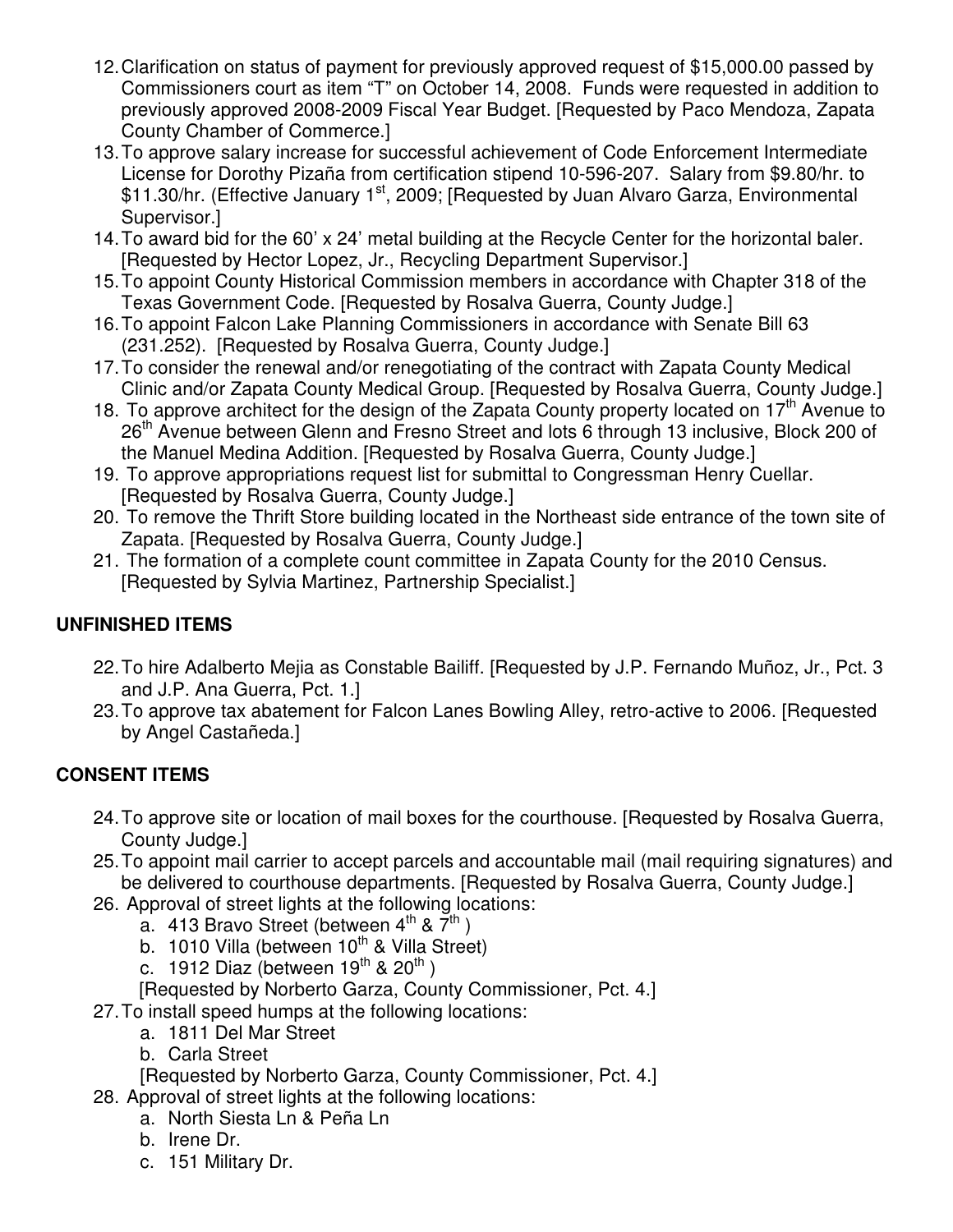d. Mission Ln & Monterrey Ln

[Requested by Joseph Rathmell, County Commissioner, Pct. 3]

- 29. Approval of street lights at the following locations:
	- a. 704 Carla Street (Zapata Townsite)
	- b. 444 Park Drive (Falcon Lake Estates East)
	- [Requested by Jose Emilio Vela, County Commissioner, Pct. 1.]
- 30. To install street hump to control speeding at Falcon Lake Estates East (Papaya Street); requested by Jose Emilio Vela, County Commissioner, Pct. 1.]
- 31. To approve a speed hump placed at  $20<sup>th</sup>$  street towards Miraflores street and Elm Street from  $17<sup>th</sup>$  street towards 24<sup>th</sup> street; [Requested by Esiquio G. Perez.]

## **REPORTS AND PRESENTATIONS**

- 32. Presentation by David Rocha from Texas Energy Engineering Services regarding a 100% grant eligibility for Zapata County; [Requested by Jose Emilio Vela, County Commissioner, Pct. 1.]
- 33. Update on the Flores Park Project and authorization to prepare an operational plan for the newly constructed swimming pool and other additional amenities; [Requested by Jose Emilio Vela, County Commissioner, Pct. 1].
- 34. Presentation request to discuss support for Gateway Community Health Center, Inc.'s Federal Application to continue the provision of primary medical services. [Requested by Miguel Treviño, Jr.]
- 35. Monthly report Zapata County Medical Group Report. [Requested by Larry Sands, II.]

# **RESOLUTIONS AND PROCLAMATIONS**

- 36. To adopt Proclamation in recognition of Marriage Week in Zapata County from February 8-14, 2009. [Requested by Albert Hernandez, Presentation Director, S.T.C.A.D.A.]
- 37. To adopt and enforce Burn Ban Proclamation, effective immediately. [Requested by Fire Chief Juan Jose Meza.]

## **EXECUTIVE SESSION**

Note 1 Gov't Code Ann 551.071, Consultation with Attorney

Note 2 Gov't Code Ann 551.072, Real Property

Note 3 Gov't Code Ann 551.074, Personnel Matters

Note 4 Gov't Code Ann 551.076, Security

The Commissioners Court will consider the following items in Executive Session. The Commissioners Court may also consider any other matter posted on the agenda if there are issues that require consideration in Executive Session and the Commissioners Court announces that the item will be considered during Executive Session.

- 38. Discussion and possible action to place a fence on the proposed landfill site in San Ygnacio, Texas. [Requested by Saίd A. Figueroa, County Attorney.]
- 39. To take action regarding the income for the Zapata County Medical Group. [Requested by Dr. Larry Sands.]
- 40. Receive briefing from legal counsel and possible action regarding protest of the mixed beverage permit for the Fishnets Bar & Grill. [Requested by Rosalva Guerra, County Judge.]

# **ADJOURN**